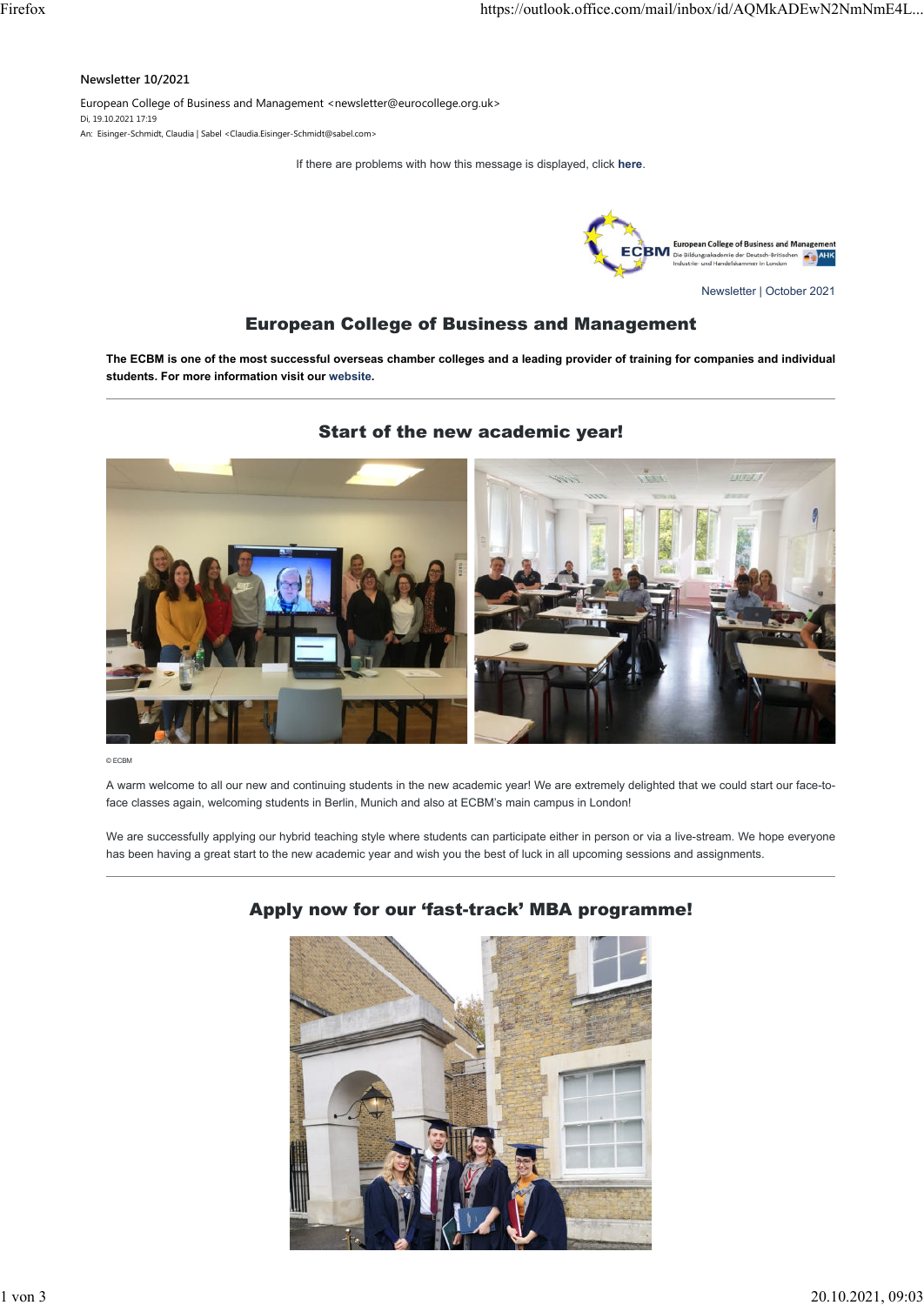

© ECBM

The next MBA programme will begin in **February 2022**, taking only **18 months to complete**! We have designed this Master of Business Administration programme to offer professionals a practical and internationally orientated business education with a flexible but compact teaching schedule allowing students to develop their business administration and management skills and to accelerate their career. Our MBA programme:

- Is accredited through Liverpool John Moores University
- Is part-time and flexible
- Is delivered entirely in English
- Is cost effective
- Includes interesting modules covering various competences in the fields of management, business and leadership
- Provides mentoring and networking opportunities

If you would like to develop your portfolio of leadership skills and boost your career prospects, you can apply now via our **[online application](http://158419.140539.seu2.cleverreach.com/c/64001188/3e8dfb099ecd-r18d7z) [form](http://158419.140539.seu2.cleverreach.com/c/64001188/3e8dfb099ecd-r18d7z)** or contact us on **[study@eurocollege.org.uk](mailto:study@eurocollege.org.uk)**!

### ECBM student and lecturer publish papers at IFKAD in Rome





#### © ECBM

We are proud to see that the academic work of the ECBM has been honoured internationally at the IFKAD - International Forum on Knowledge Asset Dynamics 2021. ECBM lecturer Dr Marion Kahrens travelled to Rome in September to present the paper she co-published together with ECBM alumnus Elena Schüssler-Roggenhofer, titled "Knowledge Sharing among Sales Channel Collaborations Considering Times of Crisis". She also presented another paper together with Martin Dietze from Dermalog Identification Systems Hamburg. This paper focuses on the transformation of knowledge assets into reality. **Congratulations on this great success!**

Check out the Alumni Publications page on our [website t](http://158419.140539.seu2.cleverreach.com/c/64010117/3e8dfb099ecd-r18d7z)o see more publications of successful ECBM alumni and students.

# ECBM Alumni Talks series continues